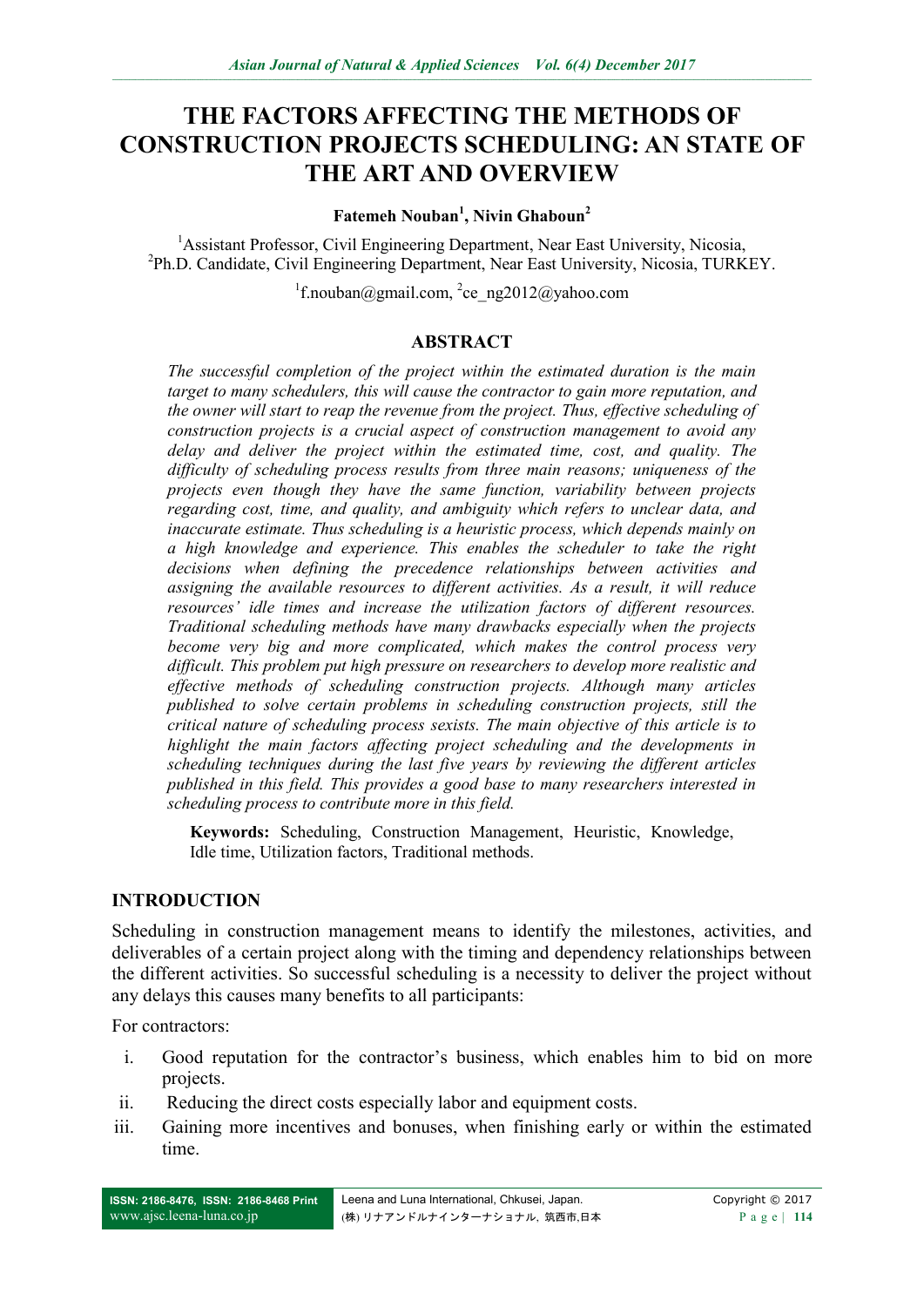iv. Reducing overhead costs, liquidated damages and other liabilities.

# For owners:

- i. Receiving return on investment as soon as possible.
- ii. Good marketing impacts.
- iii. Avoiding problems in cash flow.
- iv. Commitment to clients promises.

Scheduling any construction project requires selecting the exact number of required resources for each activity, which guarantees the effective use of these resources without any idle times.

Traditional scheduling methods can be classified into three main groups:

#### **Experience-based Methods**

These methods depend mainly on the long experience of the scheduler and can be applied to small projects such as the bar chart method.

## **Deterministic Methods**

The precedence relationship between the different tasks required to complete the project should be determined along with the duration for each task then a network of the whole project is created where the long path is considered as the critical path. These methods include critical path method (CPM) and line of balance (LOB), these methods can be applied to intermediate size projects.

#### **Probabilistic Methods**

The method such as the project evaluation and review technique (PERT), which is a statistical method used to determine the duration of different activities based on uncertainty. This is translated by determining the optimistic, pessimistic and average duration of a certain activity. This method is used in complex and large-scale projects where the main concern is the time rather than the cost.

Despite the common use of traditional scheduling methods, they have many problems especially for big and complicated projects, for example, it is very difficult to identify the critical path for complex project if there are many paths having the same duration, and also designing the CPM for a big project is time consuming especially in multidimensional projects. In addition, resources cannot be monitored effectively using CPM and bar charts and lastly, sudden changes in the project will require rescheduling the whole project, which is not an effective way to adapt to any necessary changes.

## **FACTORS AFFECTING CONSTRUCTION SCHEDULING**

In this section, a wide literature review is made to identify the main factors affecting the scheduling of construction projects in different countries.

Vidhyasri and Sivagamasundari (2017) made a wide literature review to identify the substantial factors, which should be considered when planning and scheduling any construction project, which include constraints on resources availability, weather conditions, government regulations, level of monitoring and controlling project execution, and price escalation of materials, labors, and equipment especially for long projects.

Sinesilassie et al.(2016)studied the critical success factors of scheduling public construction projects in Ethiopia using factorial analysis, the results of ANOVA analysis indicates that the following factors affect the scheduling: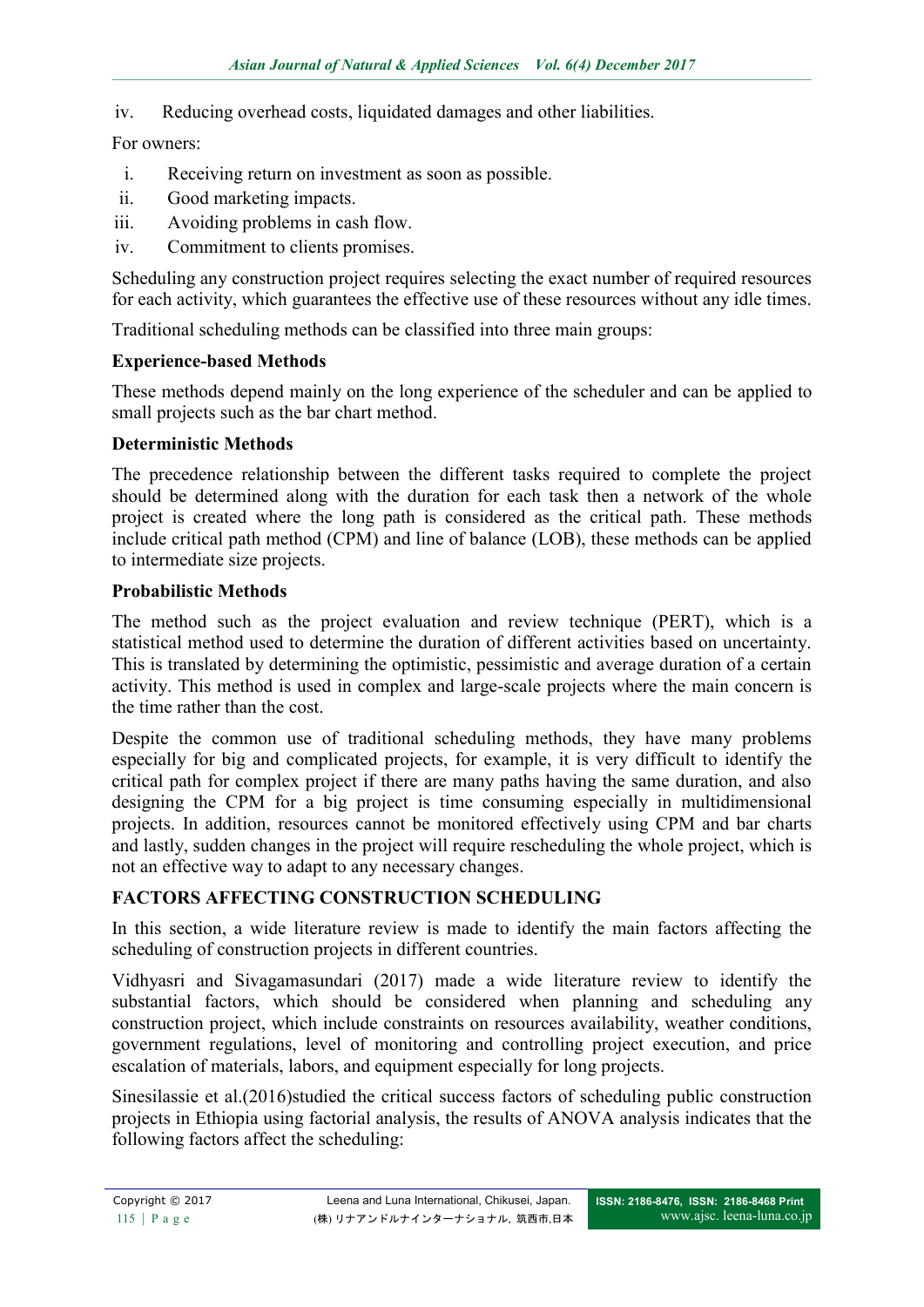- i. Project manager's knowledge and experience: a clear understanding of project scope, well-planning, and organizing of project execution at site facilitates monitoring, controlling the project progress easily, and anticipating any sudden problems before their occurring.
- ii. Coordination and communication between project parties enhance completing the project within estimated time.
- iii. Regular monitoring and feedback between site engineer and project manager improve project progress.
- iv. Defining responsibilities of each party involved in the construction process prevent any conflicts in the future.
- v. Clear plans and specifications help reducing change orders during construction and maintenance of the prepared schedule without any delay.
- vi. A good prediction of weather conditions helps to organize the work at the site without any delay and improve resource management.

Aziz and Abdel-Hakim (2016) identified the top factors affecting the scheduling of road projects in Egypt as follows:

- i. The financial ability of the owner (in road projects the Egyptian government is the owner of the project), any delays in progress payment to the contractor leads to project suspension which results in serious delays in project delivery.
- ii. On time, delivering the materials and equipment required to commence the work.
- iii. Strong site management and supervision of the contractor.
- iv. Level of coordination between different parties of the construction process.
- v. Change orders made by the owner.
- vi. Government regulations and bureaucracy in obtaining permits and payment progress.
- vii. Quality of materials and equipment used in the project.
- viii. Lack of experience of consultants in dealing with extraordinary situations.
	- Weather conditions.

Upadhyay et al. (2016) studied to determine the critical factors required for successful completion of the project at Gwalior in India. These factors include:

- i. Effective planning and scheduling by a clear understanding of project scope and specifications.
- ii. Detailed preparation of the contract, design documents, and drawings before starting the work at the site.
- iii. Owner's commitment to pay the contractor on time.
- iv. Clear definition of responsibilities of each party.
- v. Availability of labors and equipment necessary for the project.
- vi. On time delivery of required materials.
- vii. Selecting qualified contractors.
- viii. Selecting qualified subcontractors.
- ix. Selecting qualified project manager and site engineer.

Wambui et al. (2015) studied to identify the main factors that should be considered in urban road construction projects in Nairobi, which include:

- i. Project management experience.
- ii. Project information technology used to control the progress of the project, which includes the database and software used by the management team.
- iii. Availability of funds for the project.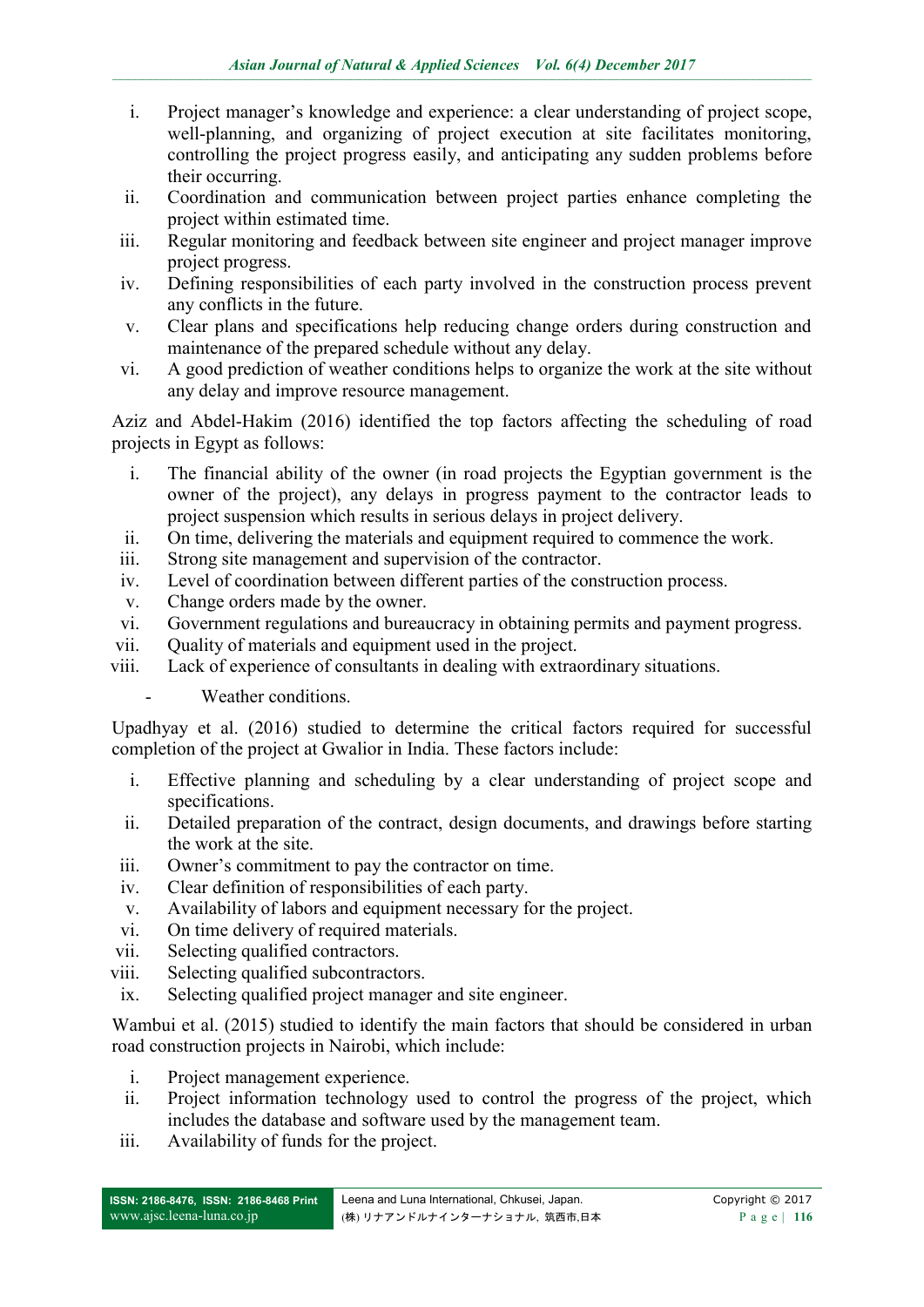- iv. Quality of equipment used in road construction projects.
- v. Availability of skilled labors.

In addition, the study recommends more study of mobilization methods of equipment to increase the productivity and reducing waiting times.

Ravisankar et al. (2014) studied the main causes of schedule delays in a construction project in India. A detailed questionnaire was prepared and distributed among contractors to gather required data. The data analysis reveals that the main reasons for delays are:

- i. change orders made by the owner of the project.
- ii. Bad weather conditions such as floods, and earthquakes.
- iii. Unforeseen problems during construction.
- iv. Shortage of skilled labors which increases the reworking items due to errors.
- v. High changing in materials and equipment's prices.
- vi. Ineffective site management and supervision.
- vii. High idle times for equipment's maintenance.
- viii. Delays in paying the contractors.
- ix. Inaccurate time estimation and wrong selection of equipment.

Culfik and Alton (2014) focused on scheduling failure in Turkey's construction industry, the top reasons behind this failure are:

- i. Underestimation of project duration due to lack of experience and unforeseen conditions.
- ii. Slow in taking critical decisions.
- iii. The financial ability of the contractor to continue working with owner's delay in payment.
- iv. Inaccurate planning of the project.
- v. Lack of resources.
- vi. Bureaucracy in obtaining government permits.
- vii. Delays in materials delivered to the site.
- viii. Change orders made by the owner during construction.
- ix. Project suspension by the owner.
- x. Delays in contractor's payment.

Wong and Vimonsatit (2012) stated that the schedule of construction projects in Australia is affected by many factors, which include:

- i. Availability of local skilled engineers: the government focuses on training and developing local site engineers instead of depending on foreigners who solve the problem for a short period.
- ii. Financial resources of owners and contractors: the shortage of owners in paying the contractors for each progress in construction process will make the contractors unable to continue working in the project cause serious delays in the schedule and consequently cost overrun. Therefore, it is very important for the contractors to have reliable financial resources to support themselves in case of any delay from the owners.
- iii. Availability of skilled workers: this can be done by providing training, good wage rates, incentives, and bonuses to make them continue working effectively in the construction industry.
- iv. The accurate anticipation of project completion: predicting a realistic deadline to complete the project is a critical aspect of scheduling to avoid paying any liquidated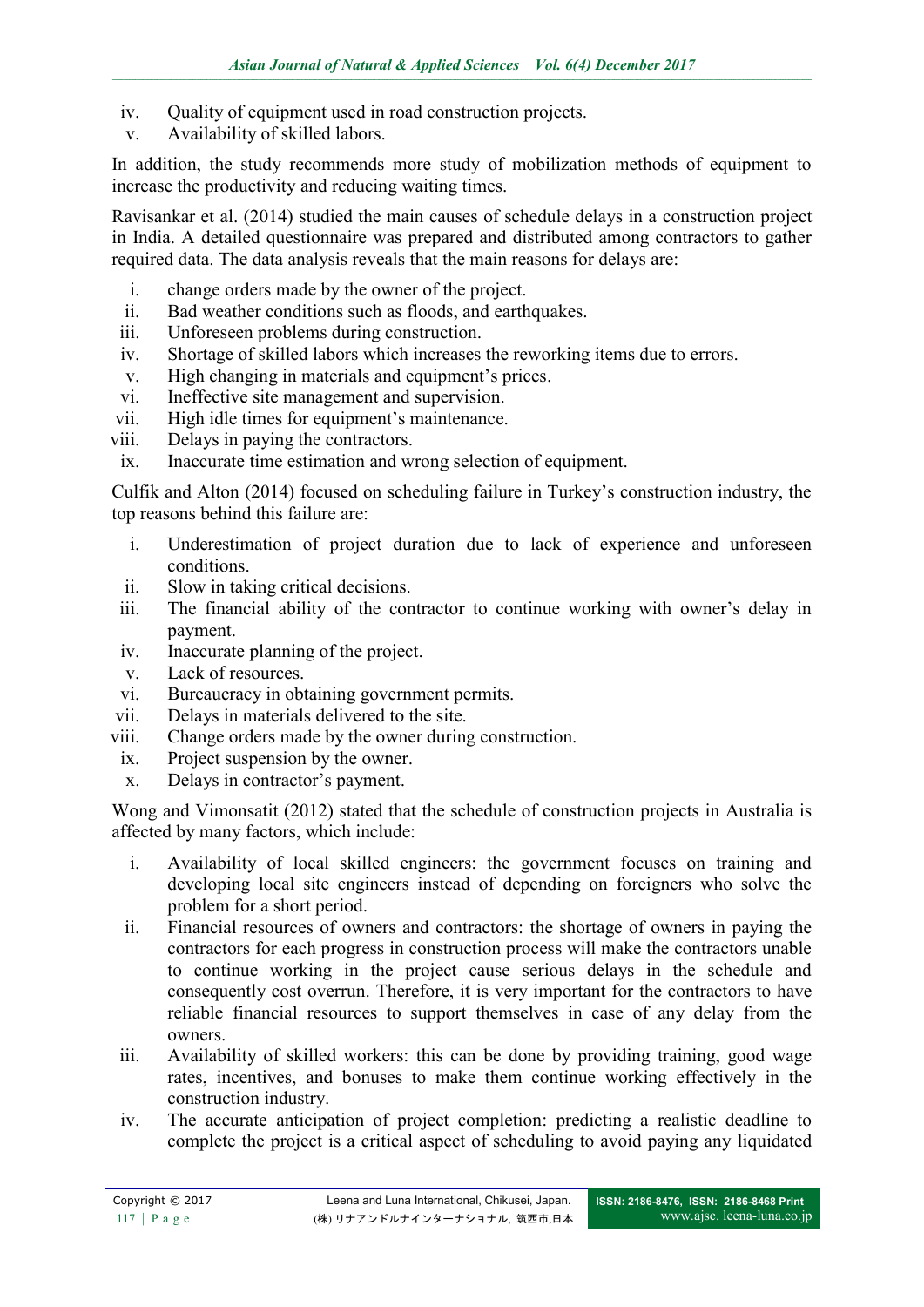damages. This necessitates including the risk and uncertainty in scheduling to avoid any critical conditions during construction.

- v. Well-planned site investigation: will help the contractors to put a realistic schedule and manage any unforeseen ground problems.
- vi. Accurate definition and organization of the construction process to minimize change orders, which result in a reliable schedule.
- vii. Strong communication systems between different parties involved in the project will support quick decision-making and adjust the schedule quickly without any delay.

Mahamid et al. (2012) conducted a study on the factors affecting the scheduling of road construction projects in Palestine and identified five factors:

- i. The political situation of the country, which limits the movement of available resources between different areas of the country.
- ii. The rapid increase in material prices due to unstable conditions.
- iii. Shortage in the availability of resources especially labors and equipment.
- iv. Management skills and experience of project manager.
- v. Low quality of materials and equipment available in Palestine due to the siege.

# **NEW DEVELOPMENTS IN SCHEDULING TECHNIQUES**

Many models and improvements in scheduling methods were proposed to cope with the limitations of the traditional methods. In this section, a wide review of many articles published in this field was reviewed and presented.

HarithaMahalakshmi et al. (2017) presented a new method called location-based management system (LBMS) to schedule a residential building and compare the duration obtained from this method with the duration estimated using critical path method (CPM). The CPM was obtained using CANDY software while the LBMS was done using the VICO planner software. The concept behind LBMS is to ensure the continuous working of available resources without devoting different crews to different locations. So it's an integration between Line of Balance method (LOB) and critical path method (CPM). LBMS is suitable for repetitive projects whether it is vertical or horizontal projects. It was found from the case study presented in the article that LBMS provide short duration than CPM.

Biruk and Jaskowski (2017) proposed a mathematical model to schedule repetitive projects where the main objective function is to reduce project duration and find the best solution for resource allocation. The model uses permutations to arrange the working sequence id different sections of the project.

Gurcanli et al. (2017) studied to schedule the use of heavy equipment in Turkish construction industry using Monte Carlo simulation technique. The technique uses a random number generator to select the values of specific variables and based on these values the model calculates the productivity of the equipment. The developed model help project managers and engineers at the site to estimate daily production rate, adjusting bid price, monitoring the daily schedule of equipment and their costs.

Golizadeh et al. (2016) developed four artificial neural networks to predict the duration of reinforcement and concreting activities for beams and columns.

Salama et al. (2016) proposed a new scheduling method for hybrid offsite construction projects. The method depends on modeling the project using the BIM software; this software generates a database containing the list of different components of the building and the sequence of erection. Then integrating the data obtained from BIM with the linear scheduling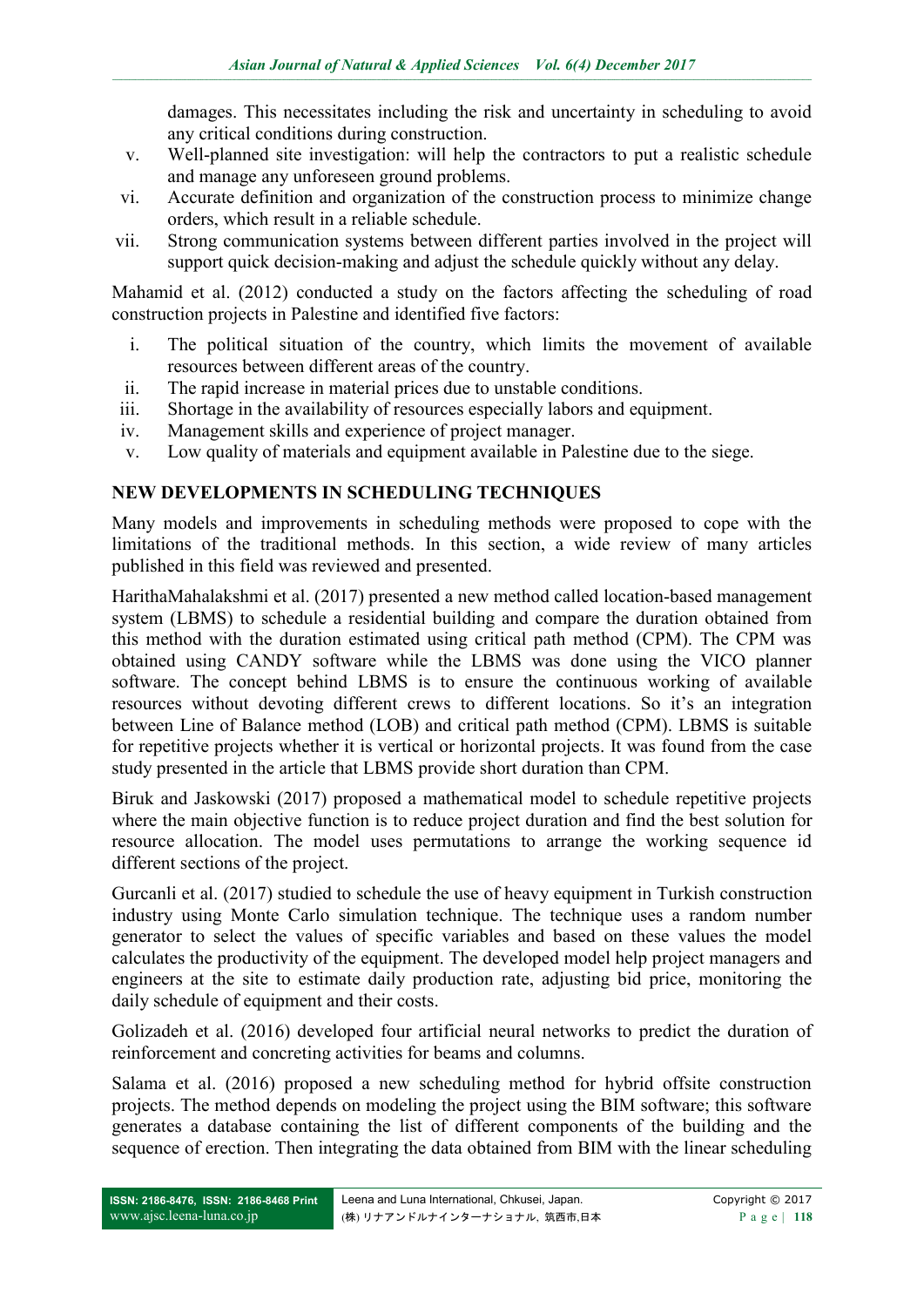method (LSM) and the buffering method of critical chain project management (CCPM) to consider uncertainty in the calculations of activities durations. This method allows producing the schedule at different confidence levels, the basic schedule is produced with 50% confidence level, the proposed confidence levels that can be used to generate the schedule is 25%, 50%, and 75%.

Maghrebi et al. (2014) presented an artificial neural network to predict the duration of concrete casting activity for different parts of the building. The input layer represents the factors affecting this task as follows:

- i. The travel time of concrete mixer during a specific day.
- ii. The arrival time of concrete mixer at the site.
- iii. The total number of concrete mixers ordered.
- iv. Location of the project.
- v. The total number of received orders by RMC.
- vi. The total number of assigned deliveries from the source.
- vii. Productivity, which can be calculated by dividing the total number of orders by the total duration taken to reach to the site.

The output layer represents the productivity in cubic meters per hour. The dataset was gathered for 4 months in Sydney metropolitan area and 1673 projects were used to train and validate the model. The mean squared errors (MSE) obtained from validating the model indicates high prediction accuracy.

Petruseva et al. (2013) developed a supervised learning algorithm with the name of support vector machine (VSM) to predict the project duration. 75 building projects were obtained from a survey conducted in Bosnia. The data were analyzed using the regression analysis and VSM to increase the prediction accuracy of project duration.

Wang et al. (2012) developed two models, the first model uses the support vector machines (SVM) to predict the project cost success with an accuracy of 92%. The second model uses an ensemble of artificial neural networks (ANN) to predict the project schedule success with an accuracy of 80%. These two models were trained and tested the data from 92 different projects including houses, hospitals, schools, hotels, offices, stores, and resorts.

Liu and Wang (2012) used the constraint programming (CP) to find the optimum minimum duration when scheduling linear projects. The two constraints considered here is the crew type where there are two types of crews, a single skilled crew hired for one activity, and multiple skilled crews. The second constraint is the interruption allowed during work, the first option is to keep the interruption as minimum as possible while the second option is no interruption is allowed. The proposed model also considers other factors such as the dependency relationship between activities and the cost to find the optimum schedule for horizontal projects.

El-kholy (2012) presented a new model to schedule repetitive projects using multi-objective linear programming to find the minimum project duration, minimum total cost and the minimum interruption time simultaneously. This objective was achieved using LINDO software to find the upper and lower bound for multi-objective function analysis. The results of fuzzy linear programming indicate that the project duration, total cost, and interruption deviated by small amounts from the values obtained from linear programming, which indicate the high accuracy of the model.

Jha and Chockalingam (2011) presented an artificial neural network (ANN) to predict the schedule performance of construction projects in India. The network consists of three layers: input layer represents the factors affecting schedule performance, which include: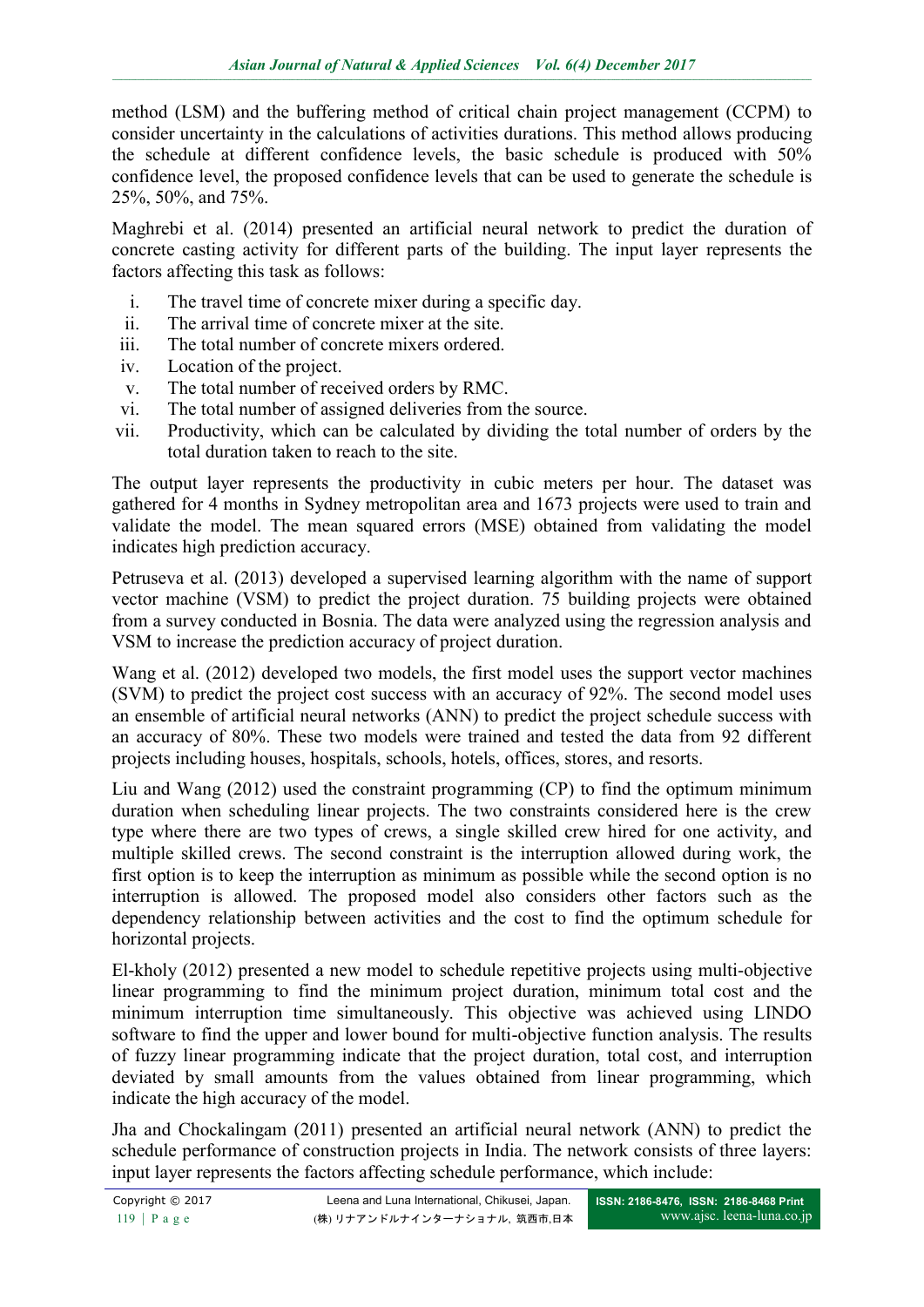- i. Project manager competency.
- ii. Feedback from project participants.
- iii. The commitment of project participants.
- iv. Owner's experience in construction industry.
- v. The interaction between project participants.
- vi. Organization and coordination between involved parties.

The output layer is the schedule performance, which represents the possibility of time overrun beyond estimated deadlines. The hidden layer represents the processing unit of the artificial neural networks. 91 datasets were used to train and test the validation of the model where two-thirds of this dataset was used for training while the rest were used to test the model.

Yahia et al. (2011) presented an artificial neural network to predict time contingency that should be added to project duration to consider uncertainty in project scheduling. The dataset was collected from Egyptian construction industry and the important factors affecting time contingency were identified using a questionnaire which includes change orders, payment delays, late changes in the project specifications, High number of critical activities, missing items of project scope, inaccurate feedback, efficiency of planning, inadequate information provided by the designer, and unexpected requirements by owner's representative. These factors represent the inputs to the network while the output is the time contingency in days. The dataset consists of 40 projects used to train and test the performance of the proposed model. The root mean squared error indicates a high percentage of prediction of time contingency.

# **CONCLUSION**

It is very clear from the documents available in the literature that the most important factors affecting scheduling process for any project are the financial situation of the owners and contractors, resources availability, weather conditions, change orders, clear understanding of the project scope, communication between involved parties, prices escalation, and the delays in contractors' payment as well as the managers, and engineer's experience. Other factors such as government regulations, bureaucracy, and lack of experience of the owners depend on the political and economic situation of the country. During the last years, many models were developed to improve the scheduling of vertical and horizontal projects by considering many constraints. These models include the artificial neural networks (ANN), linear programming and fuzzy linear programming, location-based management system (LBMS) and support vector machines (SVM).

## **REFERENCES**

[1] Aziz, R. F., & Abdel-Hakim, A. A. (2016). Exploring delay causes of road construction projects in Egypt. *Alexandria Engineering Journal, 55*, 1515-1539.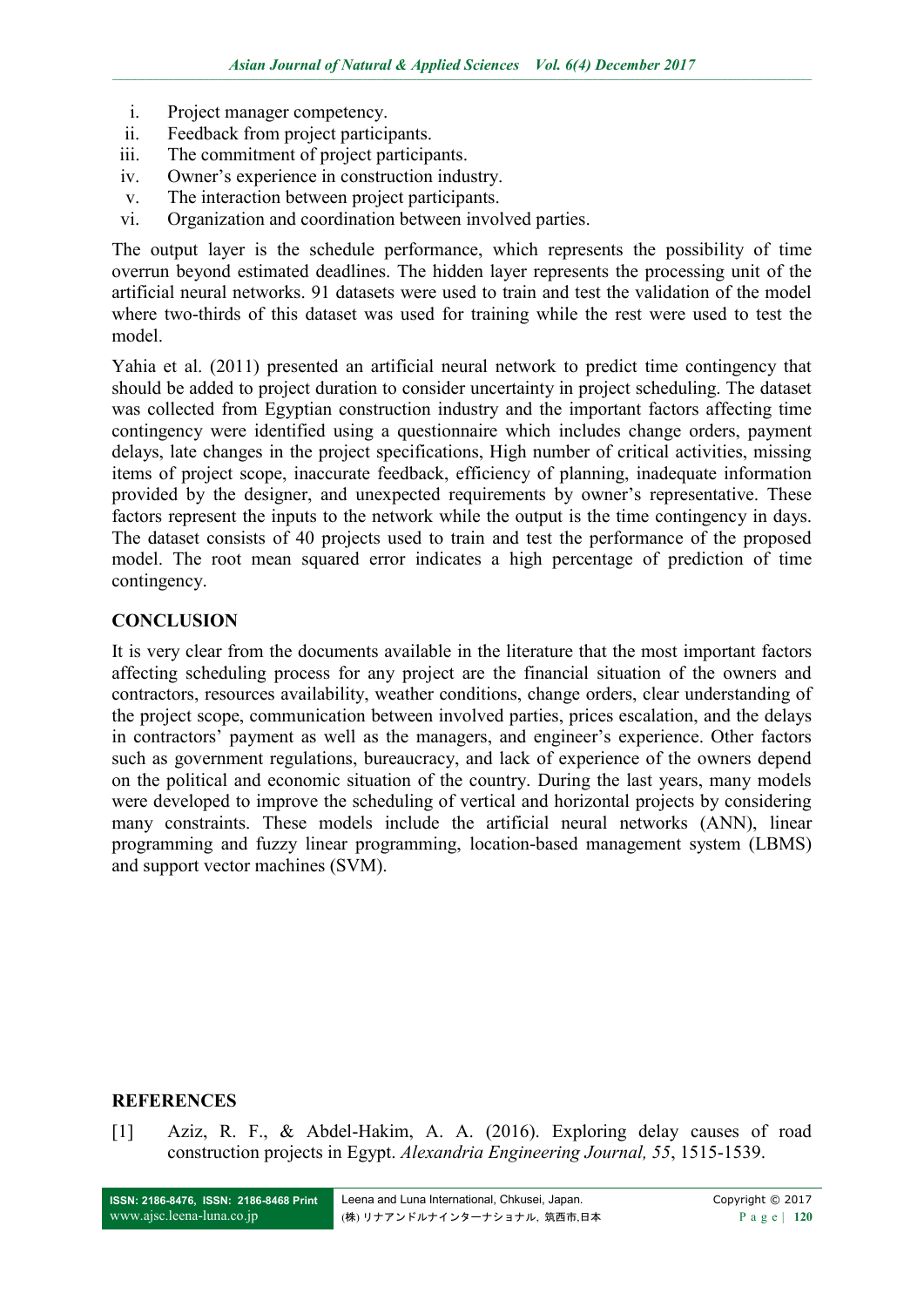- [2] Biruk, S., & Jaskowski, P. (2017). Scheduling linear construction projects with constraints on resource availability. *Archives of Civil Engineering, LXIII* (1).
- [3] Culfik, M., & Alton, H. (2014). *Causes of delays in construction projects in Turkey*. Turkey: International Congress on Advances in Civil Engineering.
- [4] El-kholy, A. M. (2012). Scheduling repetitive construction projects using fuzzy linear programming. *IOSR Journal of Mechanical and Civil Engineering (IOSR- JMCE), 4*(2), 13-22
- [5] Golizadeh, G. (2016). Automated tool for predicting duration of construction activities in tropical countries. *KSCE Journal of Civil Engineering, 20*(1), 12-22.
- [6] Gurcanli, G. E. (2017). Heavy Equipment scheduling for horizontal construction projects. Turkey: International Conference on Engineering, Project, and Production Management.
- [7] Haritha, M. K. (2017). Construction scheduling using critical path method and location based management system. *SSRG International Journal of Civil Engineering*.
- [8] Jain, M., & Pathak, K.K. (2014). Applications of artificial neural network in construction engineering and management - A review. *International Journal ofEngineering Technology, Management and Applied Sciences*, *2*(3).
- [9] Jha, K., & Chockalingam, C. (2011). Prediction of schedule performance of Indian Construction Projects using an artificial neural network. *Construction Management and Economics Journal.*
- [10] Liu, S., & Wang, C. J. (2012). Optimizing linear project scheduling with multi-skilled crews. *Automation in Construction Journal*, *24*, 16-23.
- [11] Maghrebi, M. (2014). Predicting the duration of concrete operations via artificial neural network and by focusing on supply chain parameters. *Building Research Journal, 61*(1) 1-14.
- [12] Mahamid, M. (2012). Causes of delay in road construction projects. *Journal of Management Engineering, 28* (3), 300-310.
- [13] Petruseva, P. (2013). Predicting construction project duration with support vector machine. *International Journal of Research in Engineering and Technology, 2*(11).
- [14] Ravisankar, K. L. (2014). Study on the quantification of delay factors in construction industry. *International Journal of Emerging Technology and Advanced Engineering, 4*(1).
- [15] Salama, T. (2016). *Alternative scheduling and planning processes for hybrid offsite construction*. Turkey: International Symposium on Automation and Robotics in Construction (ISARC).
- [16] Sinesilassie, S. (2016). Critical factors affecting schedule performance: A case of Ethiopian Public Construction Projects – Engineer's Perspective. *Engineering, Construction and Architectural Management, 24*(5), 757-773.
- [17] Upadhyay, A. (2016). A case study on schedule delay in construction projects in Gwalior. *International Research Journal of Engineering and Technology (IRJET)*, *3*(5).